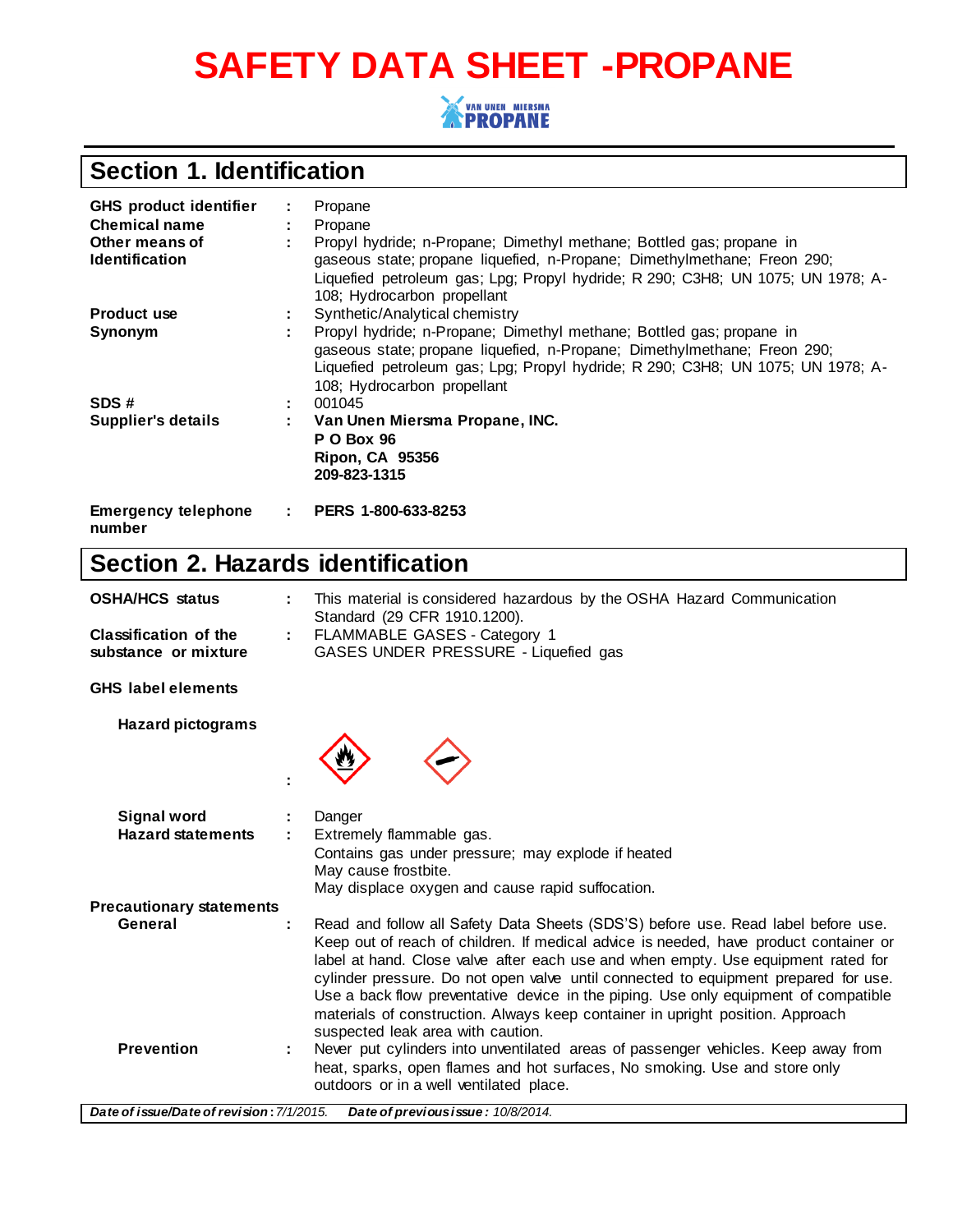### **Section 2. Hazards identification**

| Leaking gas fire: Do not extinguish, unless leak can be stopped safely. Eliminate all<br>ignition sources if safe to do so.     |
|---------------------------------------------------------------------------------------------------------------------------------|
| Protect from sunlight. Protect from sunlight when ambient temperature exceeds<br>52°C/125°F. Store in a well-ventilated place.  |
| Not applicable.                                                                                                                 |
| In addition to any other important health or physical hazards, this product may<br>displace oxygen and cause rapid suffocation. |
|                                                                                                                                 |

### **Section 3. Composition/information on ingredients**

| Substance/mixture<br><b>Chemical name</b><br>Other means of | Substance<br>propane<br>Propyl hydride; n-Propane; Dimethyl methane; Bottled gas; propane in gaseous                                                                               |
|-------------------------------------------------------------|------------------------------------------------------------------------------------------------------------------------------------------------------------------------------------|
| identification                                              | state; propane liquefied, n-Propane; Dimethylmethane; Freon 290; Liquefied<br>petroleum gas; Lpg; Propyl hydride; R 290; C3H8; UN 1075; UN 1978; A-108;<br>Hydrocarbon propellant. |

| <b>CAS</b> number/other identifiers |  |
|-------------------------------------|--|
|                                     |  |

| <b>CAS</b> number   | 74-98-6 |
|---------------------|---------|
| <b>Product code</b> | 001045  |

| .<br><br>.<br>me<br><br>__<br>$\sim$ $\sim$ $\sim$ $\sim$ $\sim$ $\sim$ | %   | $\bullet$<br>\umhar<br>__ |
|-------------------------------------------------------------------------|-----|---------------------------|
| -<br>ane                                                                | 100 | ററ<br>.<br>IJU            |

**There are no additional ingredients present which, within the current knowledge of the supplier and in the concentrations applicable, are classified as hazardous to health or the environment and hence require reporting in this section.**

**Occupational exposure limits, if available, are listed in Section 8.**

## **Section 4. First aid measures**

#### **Description of necessary first aid measures**

| Eye contact                    | Immediately flush eyes with plenty of water, occasionally lifting the upper and lower<br>eyelids. Check for and remove any contact lenses. Continue to rinse for at least 10<br>minutes. Get medical attention if irritation occurs.                                                                                                                                                                                                                                                                                                                                                             |
|--------------------------------|--------------------------------------------------------------------------------------------------------------------------------------------------------------------------------------------------------------------------------------------------------------------------------------------------------------------------------------------------------------------------------------------------------------------------------------------------------------------------------------------------------------------------------------------------------------------------------------------------|
| <b>Inhalation</b>              | Remove victim to fresh air and keep at rest in a position comfortable for breathing. If<br>÷.<br>not breathing, if breathing is irregular or if respiratory arrest occurs, provide artificial<br>respiration or oxygen by trained personnel. It may be dangerous to the person<br>providing aid to give mouth-to-mouth resuscitation. Get medical attention if adverse<br>health effects persist or are severe. If unconscious, place in recovery position and<br>get medical attention immediately. Maintain an open airway. Loosen tight clothing<br>such as a collar, tie, belt or waistband. |
| <b>Skin contact</b>            | Wash contaminated skin with soap and water. Remove contaminated clothing and<br>÷.<br>shoes. To avoid the risk of static discharges and gas ignition, soak contaminated<br>clothing thoroughly with water before removing it. Get medical attention if symptoms<br>occur. Wash clothing before reuse. Clean shoes thoroughly before reuse.                                                                                                                                                                                                                                                       |
| Ingestion                      | As this product is a gas, refer to the inhalation section<br>÷.                                                                                                                                                                                                                                                                                                                                                                                                                                                                                                                                  |
|                                | Most important symptoms/effects, acute and delayed                                                                                                                                                                                                                                                                                                                                                                                                                                                                                                                                               |
| Potential acute health effects |                                                                                                                                                                                                                                                                                                                                                                                                                                                                                                                                                                                                  |
| Eye contact                    | No known significant effects or critical hazards                                                                                                                                                                                                                                                                                                                                                                                                                                                                                                                                                 |

**Inhalation :** No known significant effects or critical hazards **Skin contact :** No known significant effects or critical hazards

- **Frostbite :** Try to warm up the frozen tissues and seek medical attention.
- **Ingestion :** As this product is a gas, refer to the inhalation section.

| Over-exposure_signs/symptoms |  |  |
|------------------------------|--|--|
|                              |  |  |

| No specific data. |
|-------------------|
| No specific data. |
| No specific data  |
| No specific data. |
|                   |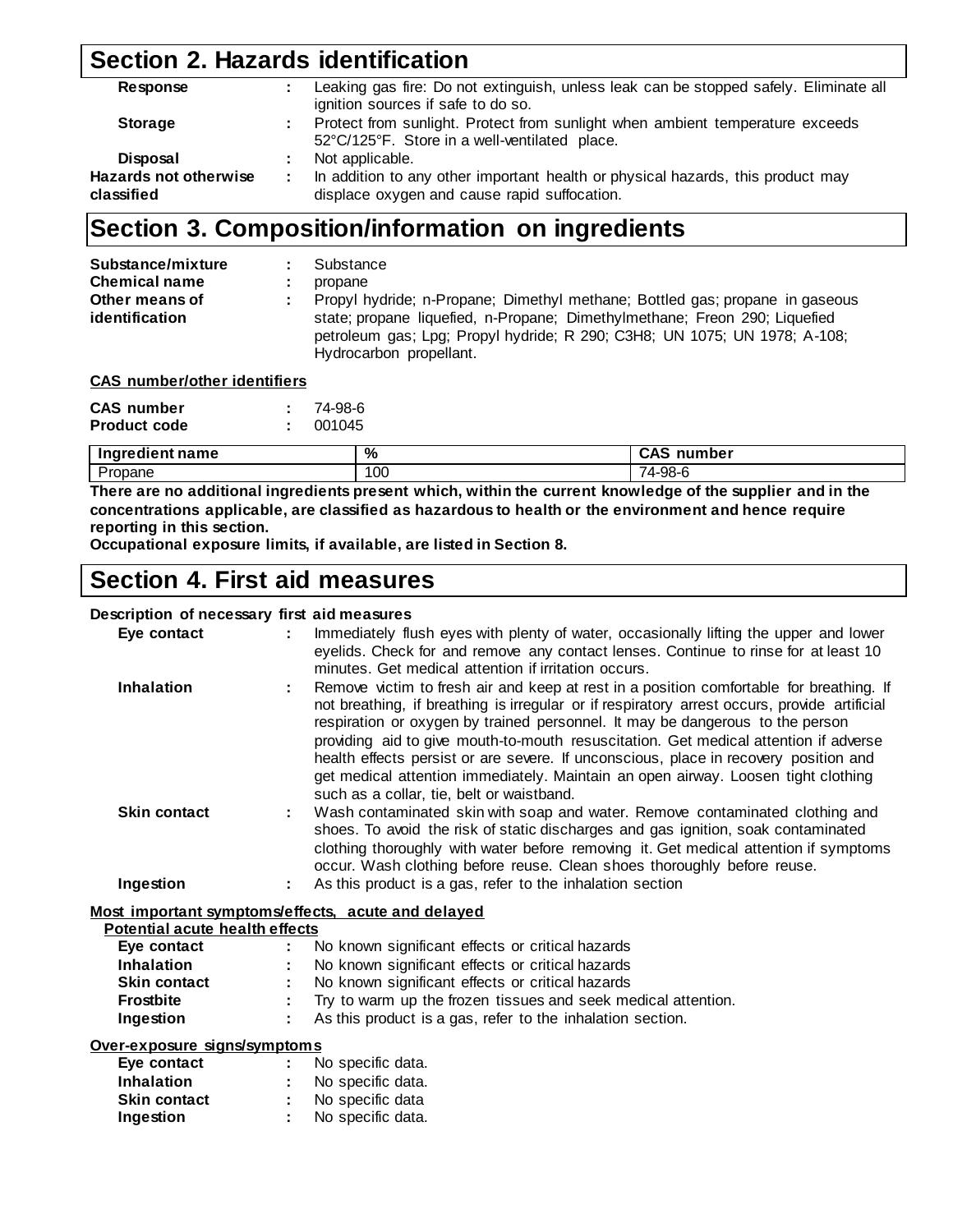## **Section 4. First aid measures**

| Indication of immediate medical attention and special treatment needed, if necessary |                                                                                       |  |  |
|--------------------------------------------------------------------------------------|---------------------------------------------------------------------------------------|--|--|
| Notes to physician                                                                   | Treat symptomatically. Contact poison treatment specialist immediately if large       |  |  |
|                                                                                      | quantities have been ingested or inhaled.                                             |  |  |
| <b>Specific treatments</b><br>it is a                                                | No specific treatment.                                                                |  |  |
| <b>Protection of first-aiders:</b>                                                   | No action shall be taken involving any personal risk or without suitable training. It |  |  |
|                                                                                      | may be dangerous to the person providing aid to give mouth-to-mouth resuscitation.    |  |  |

**See toxicological information (Section 11)**

## **Section 5. Fire-fighting measures**

| <u>Extinguishing media</u>                                       |                                                                                                                                                                                                                                                                                                                                                                                                                                                                                                                                                                                                                                                                |
|------------------------------------------------------------------|----------------------------------------------------------------------------------------------------------------------------------------------------------------------------------------------------------------------------------------------------------------------------------------------------------------------------------------------------------------------------------------------------------------------------------------------------------------------------------------------------------------------------------------------------------------------------------------------------------------------------------------------------------------|
| Suitable extinguishing<br>media                                  | Use an extinguishing agent suitable for the surrounding fire.                                                                                                                                                                                                                                                                                                                                                                                                                                                                                                                                                                                                  |
| Unsuitable extinguishing:<br>media                               | None known.                                                                                                                                                                                                                                                                                                                                                                                                                                                                                                                                                                                                                                                    |
| Specific hazards arising :<br>from the chemical                  | Contains gas under pressure. Extremely flammable gas. In a fire or if heated, a<br>pressure increase will occur and the container may burst, with the risk of a<br>subsequent explosion.                                                                                                                                                                                                                                                                                                                                                                                                                                                                       |
| <b>Hazardous thermal</b><br>÷<br>decomposition products          | Decomposition products may include the following materials: carbon dioxide carbon<br>monoxide                                                                                                                                                                                                                                                                                                                                                                                                                                                                                                                                                                  |
| <b>Special protective</b><br>÷<br>actions for fire-fighters      | Promptly isolate the scene by removing all persons from the vicinity of the incident if<br>there is a fire. No action shall be taken involving any personal risk or without<br>suitable training. Contact supplier immediately for specialist advice. Move containers<br>from fire area if this can be done without risk. Use water spray to keep fire-exposed<br>containers cool. If involved in fire, shut off flow immediately if it can be done without<br>risk. If this is impossible, withdraw from area and allow fire to burn. Fight fire from<br>protected location or maximum possible distance. Eliminate all ignition sources if<br>safe to do so. |
| <b>Special protective</b><br>÷<br>equipment for fire<br>fighters | Fire-fighters should wear appropriate protective equipment and self-contained<br>breathing apparatus (SCBA) with a full face-piece operated in positive pressure<br>mode                                                                                                                                                                                                                                                                                                                                                                                                                                                                                       |

## **Section 6. Accidental release measures**

#### **Personal precautions, protective equipment and emergency procedures**

| For non-emergency<br>personnel    |  | Accidental releases pose a serious fire or explosion hazard. No action shall be taken<br>involving any personal risk or without suitable training. Evacuate surrounding areas.                                                                             |  |  |  |
|-----------------------------------|--|------------------------------------------------------------------------------------------------------------------------------------------------------------------------------------------------------------------------------------------------------------|--|--|--|
|                                   |  | Keep unnecessary and unprotected personnel from entering. Shut off all ignition<br>sources. No flares, smoking or flames in hazard area. Avoid breathing gas. Provide<br>adequate ventilation. Wear appropriate respirator when ventilation is inadequate. |  |  |  |
|                                   |  | Put on appropriate personal protective equipment.                                                                                                                                                                                                          |  |  |  |
| For emergency                     |  | If specialized clothing is required to deal with the spillage, take note of any                                                                                                                                                                            |  |  |  |
| responders                        |  | information in Section 8 on suitable and unsuitable materials. See also the                                                                                                                                                                                |  |  |  |
|                                   |  | information in "For nonemergency personnel".                                                                                                                                                                                                               |  |  |  |
| <b>Environmental precautions:</b> |  | Ensure emergency procedures to deal with accidental gas releases are in place to<br>avoid contamination of the environment. Inform the relevant authorities if the product                                                                                 |  |  |  |
|                                   |  | has caused environmental pollution (sewers, waterways, soil or air).                                                                                                                                                                                       |  |  |  |
|                                   |  | Methods and materials for containment and cleaning up                                                                                                                                                                                                      |  |  |  |
| Small spill                       |  | Immediately contact emergency personnel. Stop leak if without risk. Use spark-proof                                                                                                                                                                        |  |  |  |
|                                   |  | tools and explosion-proof equipment                                                                                                                                                                                                                        |  |  |  |
| Large spill                       |  | Immediately contact emergency personnel. Stop leak if without risk. Use spark-proof<br>tools and explosion-proof equipment. Note: see Section 1 for emergency contact<br>information and Section 13 for waste disposal.                                    |  |  |  |
|                                   |  |                                                                                                                                                                                                                                                            |  |  |  |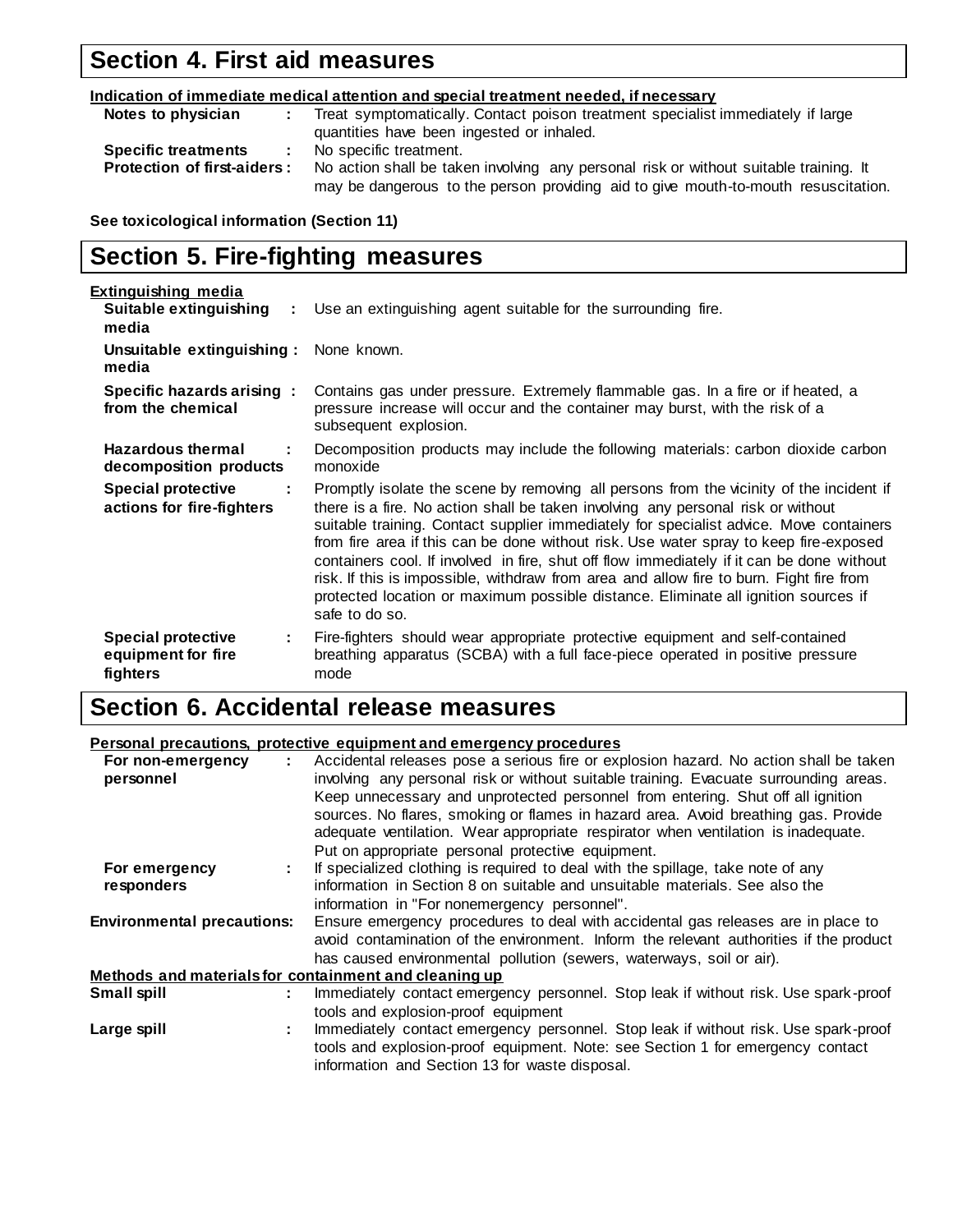## **Section 7. Handling and storage**

| <b>Precautions for safe handling</b>                                             |                                                                                                                                                                                                                                                                                                                                                                                                                                                                                                                                                                                                                                                                                                                                                                                                                                                                                                         |
|----------------------------------------------------------------------------------|---------------------------------------------------------------------------------------------------------------------------------------------------------------------------------------------------------------------------------------------------------------------------------------------------------------------------------------------------------------------------------------------------------------------------------------------------------------------------------------------------------------------------------------------------------------------------------------------------------------------------------------------------------------------------------------------------------------------------------------------------------------------------------------------------------------------------------------------------------------------------------------------------------|
| <b>Protective measures</b>                                                       | Put on appropriate personal protective equipment (see Section 8). Contains gas<br>under pressure. Avoid contact with eyes, skin and clothing. Avoid breathing gas.<br>Use only with adequate ventilation. Wear appropriate respirator when ventilation is<br>inadequate. Do not enter storage areas and confined spaces unless adequately<br>ventilated. Store and use away from heat, sparks, open flame or any other ignition<br>source. Use explosion-proof electrical (ventilating, lighting and material handling)<br>equipment. Use only non-sparking tools. Empty containers retain product residue<br>and can be hazardous. Do not puncture or incinerate container. Use equipment<br>rated for cylinder pressure. Close valve after each use and when empty. Protect<br>cylinders from physical damage; do not drag, roll, slide, or drop. Use a suitable hand<br>truck for cylinder movement. |
| Advice on general<br>occupational hygiene                                        | Eating, drinking and smoking should be prohibited in areas where this material is<br>handled, stored and processed. Workers should wash hands and face before eating,<br>drinking and smoking. Remove contaminated clothing and protective equipment<br>before entering eating areas. See also Section 8 for additional information on<br>hygiene measures.                                                                                                                                                                                                                                                                                                                                                                                                                                                                                                                                             |
| <b>Conditions for safe</b><br>storage, including any<br><b>Incompatibilities</b> | Store in accordance with local regulations. Store in a segregated and approved<br>area. Store away from direct sunlight in a dry, cool and well-ventilated area, away<br>from incompatible materials (see Section 10). Eliminate all ignition sources. Keep<br>container tightly closed and sealed until ready for use. Cylinders should be stored<br>upright, with valve protection cap in place, and firmly secured to prevent falling or<br>being knocked over. Cylinder temperatures should not exceed 52 °C (125 °F).                                                                                                                                                                                                                                                                                                                                                                              |

## **Section 8. Exposure controls/personal protection**

#### **Control parameters**

**Occupational exposure limits**

| Ingredient name | <b>Exposure limits</b>                 |
|-----------------|----------------------------------------|
| Propane         | ACGIH TLV (United States, 3/2012).     |
|                 | TWA: 1000 ppm 8 hours.                 |
|                 | NIOSH REL (United States, 1/2013).     |
|                 | TWA: 1800 mg/m <sup>3</sup> 10 hours.  |
|                 | TWA: 1000 ppm 10 hours.                |
|                 | OSHA PEL (United States, 6/2010).      |
|                 | TWA: 1800 mg/m <sup>3</sup> 8 hours.   |
|                 | TWA: 1000 ppm 8 hours.                 |
|                 | OSHA PEL 1989 (United States, 3/1989). |
|                 | TWA: 1800 mg/m <sup>3</sup> 8 hours.   |
|                 | TWA: 1000 ppm 8 hours.                 |

| Appropriate engineering<br>controls   | Use only with adequate ventilation. Use process enclosures, local exhaust<br>ventilation or other engineering controls to keep worker exposure to airborne<br>contaminants below any recommended or statutory limits. The engineering controls<br>also need to keep gas, vapor or dust concentrations below any lower explosive<br>limits. Use explosion-proof ventilation equipment.           |
|---------------------------------------|-------------------------------------------------------------------------------------------------------------------------------------------------------------------------------------------------------------------------------------------------------------------------------------------------------------------------------------------------------------------------------------------------|
| Environmental exposure :<br>controls  | Emissions from ventilation or work process equipment should be checked to ensure<br>they comply with the requirements of environmental protection legislation. In some<br>cases, fume scrubbers, filters or engineering modifications to the process equipment<br>will be necessary to reduce emissions to acceptable levels.                                                                   |
| <b>Individual protection measures</b> |                                                                                                                                                                                                                                                                                                                                                                                                 |
| Hygiene measures                      | Wash hands, forearms and face thoroughly after handling chemical products, before<br>eating, smoking and using the lavatory and at the end of the working period.<br>Appropriate techniques should be used to remove potentially contaminated clothing.<br>Wash contaminated clothing before reusing. Ensure that eyewash stations and<br>safety showers are close to the workstation location. |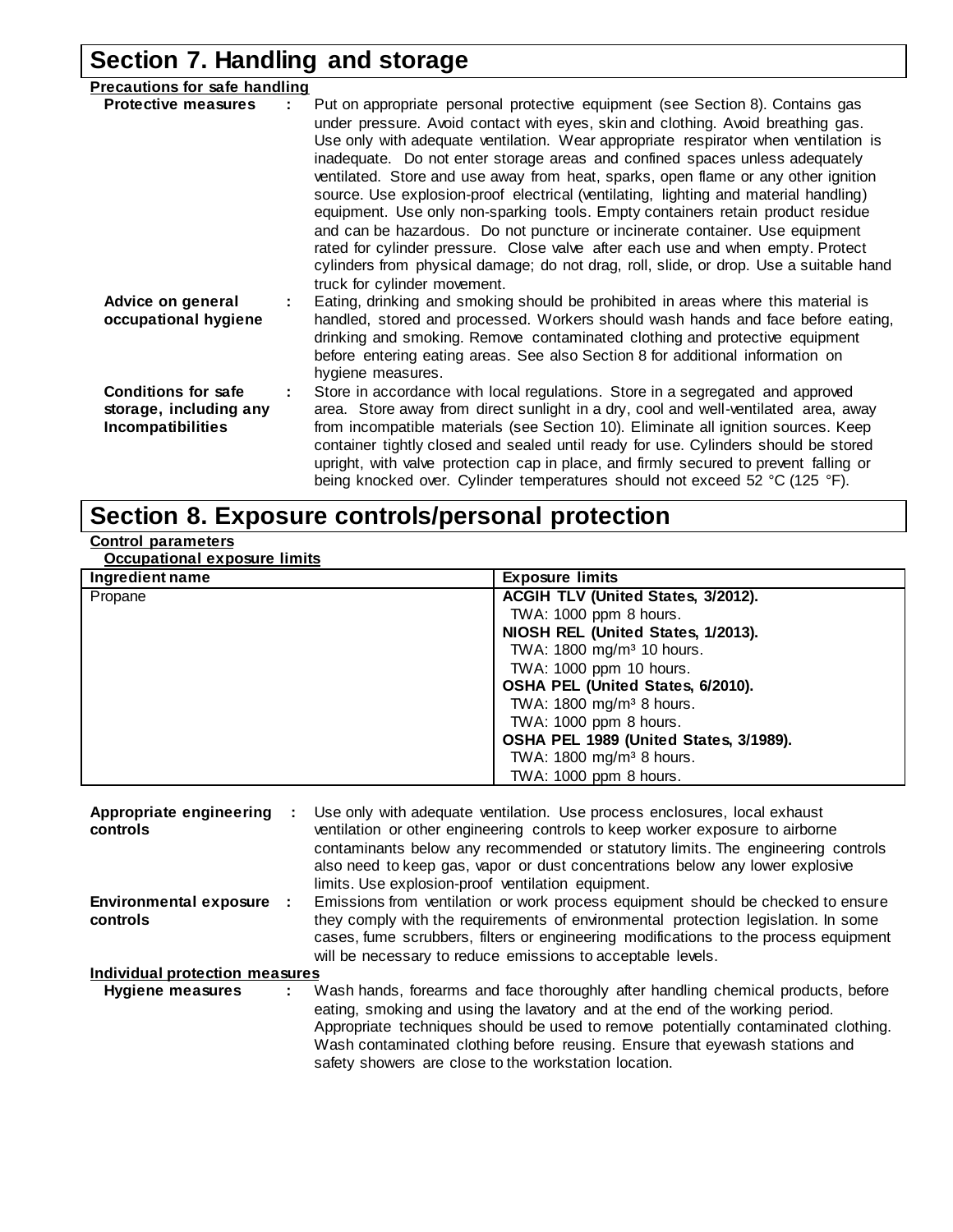## **Section 8. Exposure controls/personal protection**

| <b>Eye/face protection</b> | Safety eyewear complying with an approved standard should be used when a risk<br>assessment indicates this is necessary to avoid exposure to liquid splashes, mists,<br>gases or dusts. If contact is possible, the following protection should be worn, unless<br>the assessment indicates a higher degree of protection: safety glasses with side<br>shields.                                                                                                                                                                                     |
|----------------------------|-----------------------------------------------------------------------------------------------------------------------------------------------------------------------------------------------------------------------------------------------------------------------------------------------------------------------------------------------------------------------------------------------------------------------------------------------------------------------------------------------------------------------------------------------------|
| <b>Skin protection</b>     |                                                                                                                                                                                                                                                                                                                                                                                                                                                                                                                                                     |
| <b>Hand protection</b>     | Chemical-resistant, impervious gloves complying with an approved standard should be<br>worn at all times when handling chemical products if a risk assessment indicates this<br>is necessary. Considering the parameters specified by the glove manufacturer, check<br>during use that the gloves are still retaining their protective properties. It should be<br>noted that the time to breakthrough for any glove material may be different for different<br>glove manufacturers. In the case of mixtures, consisting of several substances, the |
|                            | protection time of the gloves cannot be accurately estimated.                                                                                                                                                                                                                                                                                                                                                                                                                                                                                       |
| <b>Body protection</b>     | Personal protective equipment for the body should be selected based on the task<br>being performed and the risks involved and should be approved by a specialist before<br>handling this product. When there is a risk of ignition from static electricity, wear<br>antistatic protective clothing. For the greatest protection from static discharges,<br>clothing should include anti-static overalls, boots and gloves.                                                                                                                          |
| Other skin protection      | Appropriate footwear and any additional skin protection measures should be selected                                                                                                                                                                                                                                                                                                                                                                                                                                                                 |
|                            | based on the task being performed and the risks involved and should be approved by<br>a specialist before handling this product.                                                                                                                                                                                                                                                                                                                                                                                                                    |
| Respiratory protection :   | Use a properly fitted, air-purifying or air-fed respirator complying with an approved                                                                                                                                                                                                                                                                                                                                                                                                                                                               |
|                            | standard if a risk assessment indicates this is necessary. Respirator selection must be                                                                                                                                                                                                                                                                                                                                                                                                                                                             |
|                            | based on known or anticipated exposure levels, the hazards of the product and the<br>safe working limits of the selected respirator.                                                                                                                                                                                                                                                                                                                                                                                                                |

## **Section 9. Physical and chemical properties**

| Appearance                    |                    |                                                                                    |
|-------------------------------|--------------------|------------------------------------------------------------------------------------|
| <b>Physical state</b>         |                    | Gas. [Liquefied compressed gas.]                                                   |
| <b>Color</b>                  |                    | Colorless.                                                                         |
| <b>Molecular weight</b>       |                    | 44.11 g/mole                                                                       |
| <b>Molecular formula</b>      |                    | $C3-H8$                                                                            |
| <b>Boiling/condensation</b>   | $\mathbb{R}^{n-1}$ | -161.48°C (-258.7°F)                                                               |
| point                         |                    |                                                                                    |
| <b>Melting/freezing point</b> | ÷.                 | -187.6°C $(-305.7°F)$                                                              |
| <b>Critical temperature</b>   |                    | 96.55°C (205.8°F)                                                                  |
| Odor                          |                    | Odorless. BUT MAY HAVE SKUNK ODOR ADDED.                                           |
| <b>Odor threshold</b>         |                    | Not available.                                                                     |
| рH                            |                    | Not available.                                                                     |
| Flash point                   |                    | Closed cup: -104°C (-155.2°F)                                                      |
|                               |                    | Open cup: -104°C (-155.2°F)                                                        |
| <b>Burning time</b>           |                    | Not applicable.                                                                    |
| <b>Burning rate</b>           |                    | Not applicable.                                                                    |
| <b>Evaporation rate</b>       |                    | Not available.                                                                     |
| Flammability (solid, gas) :   |                    | Extremely flammable in the presence of the following materials or conditions: open |
|                               |                    | flames, sparks and static discharge and oxidizing materials.                       |
| Lower and upper explo-        |                    | Lower: 1.8%                                                                        |
| sive (flammable) limits       |                    | Upper: 8.4%                                                                        |
| Vapor pressure                |                    | $109$ ( $psiq$ )                                                                   |
| Vapor density                 |                    | 1.6 (Air = 1)                                                                      |
| Specific Volume (ft s/lb)     |                    | 8.6206                                                                             |
| Gas Density (Ib/ft 3)         |                    | 0.116 (25°C / 77 to $\degree$ F)                                                   |
| <b>Relative density</b>       |                    | Not applicable.                                                                    |
| <b>Solubility</b>             |                    | Not available.                                                                     |
| Solubility in water           |                    | $0.0244$ g/l                                                                       |
| <b>Partition coefficient</b>  |                    | 1.09                                                                               |
| noctanol/water                |                    |                                                                                    |
| <b>Auto-ignition temp</b>     |                    | 287°C (548.6°F)                                                                    |
| Decomposition temp            |                    | Not available.                                                                     |
| <b>SADT</b>                   |                    | Not available.                                                                     |
| <b>Viscosity</b>              |                    | Not applicable.                                                                    |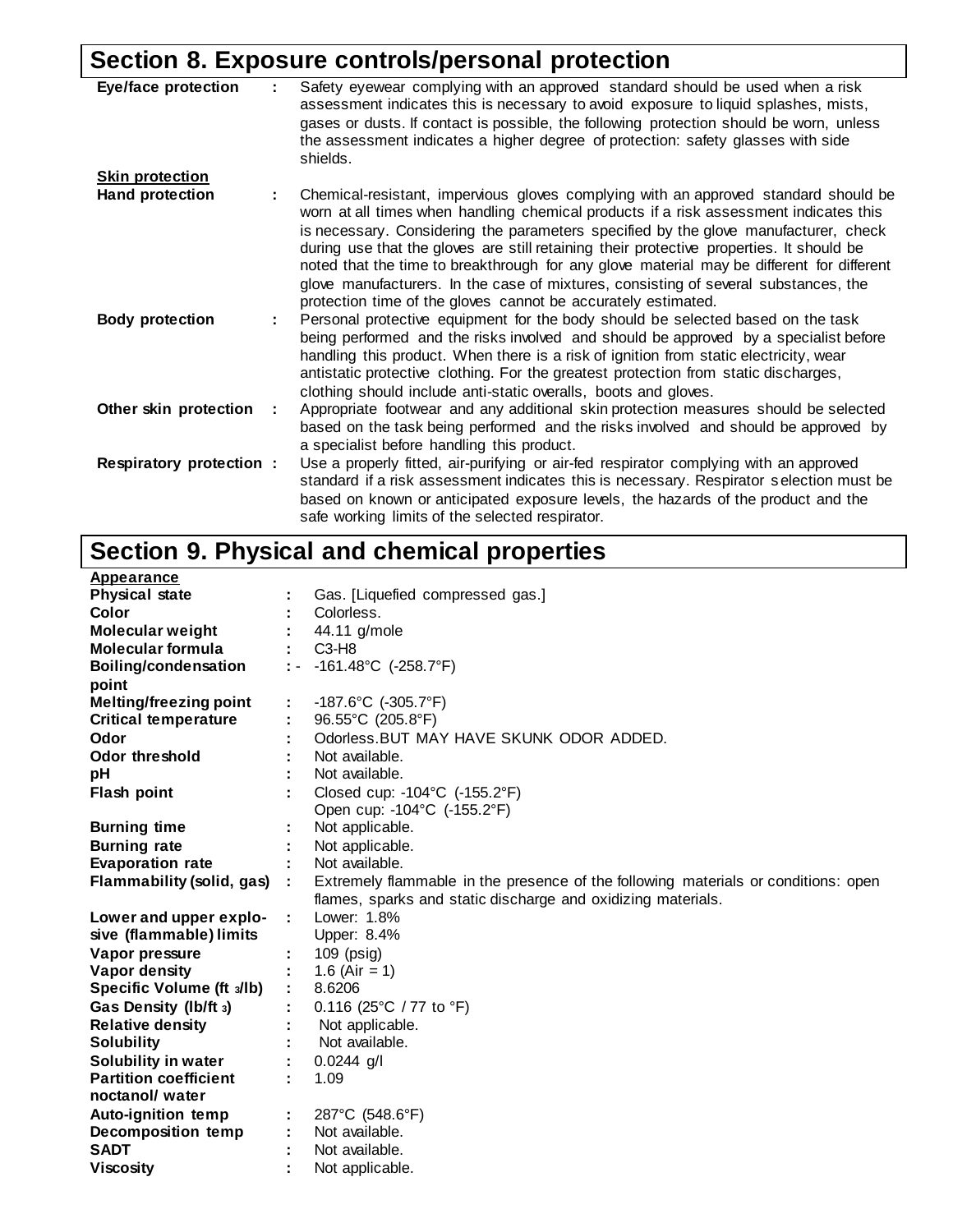## **Section 10. Stability and reactivity**

| <b>Reactivity</b>                          | No specific test data related to reactivity available for this product or its ingredients.                                                                                 |
|--------------------------------------------|----------------------------------------------------------------------------------------------------------------------------------------------------------------------------|
| <b>Chemical stability</b>                  | The product is stable.                                                                                                                                                     |
| Possibility of hazardous :<br>reactions    | Under normal conditions of storage and use, hazardous reactions will not occur                                                                                             |
| <b>Conditions to avoid</b>                 | Avoid all possible sources of ignition (spark or flame). Do not pressurize, cut, weld,<br>braze, solder, drill, grind or expose containers to heat or sources of ignition. |
| Incompatibility with<br>various substances | Extremely reactive or incompatible with the following materials: oxidizing materials.                                                                                      |
| Hazardous decomposition :<br>products      | Under normal conditions of storage and use, hazardous decomposition products<br>should not be produced.                                                                    |
| Hazardous polymerization:                  | Under normal conditions of storage and use, hazardous polymerization will not<br>occur.                                                                                    |

## **Section 11. Toxicological information**

| Information on toxicological effects                 |    |                                                                                          |
|------------------------------------------------------|----|------------------------------------------------------------------------------------------|
| <b>Acute toxicity</b>                                |    | Not available.                                                                           |
| <b>Irritation/Corrosion</b>                          |    | Not available.                                                                           |
| <b>Sensitization</b>                                 |    | Not available.                                                                           |
| <b>Mutagenicity</b>                                  |    | Not available.                                                                           |
| Carcinogenicity                                      |    | Not available.                                                                           |
| <b>Reproductive toxicity</b>                         |    | Not available.                                                                           |
| <b>Teratogenicity</b>                                |    | Not available.                                                                           |
| Specific target organ                                |    | Not available.                                                                           |
| toxicity (single exposure)                           |    |                                                                                          |
| Specific target organ                                |    | Not available.                                                                           |
| toxicity (repeated exposure)                         |    |                                                                                          |
| <b>Aspiration hazard</b>                             |    | Not available.                                                                           |
| Information on the likely :                          |    | Not available.                                                                           |
| routes of exposure                                   |    |                                                                                          |
| <b>Potential acute health effects</b>                |    |                                                                                          |
| Eye contact                                          |    | No known significant effects or critical hazards.                                        |
| <b>Inhalation</b>                                    |    | No known significant effects or critical hazards.                                        |
| <b>Skin contact</b>                                  |    | No known significant effects or critical hazards.                                        |
|                                                      | ÷  | As this product is a gas, refer to the inhalation section.                               |
| Ingestion                                            |    |                                                                                          |
|                                                      |    | Symptoms related to the physical, chemical and toxicological characteristics             |
| Eye contact                                          |    | No specific data.                                                                        |
| <b>Inhalation</b>                                    |    | No specific data.                                                                        |
| <b>Skin contact</b>                                  |    | No specific data.                                                                        |
| Ingestion                                            | ÷  | No specific data.                                                                        |
|                                                      |    | Delayed and immediate effects and also chronic effects from short and long term exposure |
| Short term exposure                                  |    |                                                                                          |
| <b>Potential immediate</b>                           |    | Not available.                                                                           |
| effects                                              |    |                                                                                          |
| <b>Potential delayed</b>                             | ÷  | Not available.                                                                           |
| effects                                              |    |                                                                                          |
| Long term exposure                                   |    |                                                                                          |
| <b>Potential immediate</b>                           | ÷. | Not available.                                                                           |
| effects                                              |    |                                                                                          |
| <b>Potential delayed</b>                             | ÷. | Not available.                                                                           |
| effects                                              |    |                                                                                          |
| Potential chronic health effects Not available.      |    |                                                                                          |
| General                                              |    | No known significant effects or critical hazards.                                        |
| Carcinogenicity                                      |    | No known significant effects or critical hazards.                                        |
| <b>Mutagenicity</b>                                  |    | No known significant effects or critical hazards.                                        |
| <b>Teratogenicity</b>                                |    | No known significant effects or critical hazards.                                        |
| <b>Developmental effects</b>                         |    | No known significant effects or critical hazards.                                        |
| <b>Fertility effects</b>                             |    | No known significant effects or critical hazards.                                        |
| <b>Numerical measures of toxicity</b> Not available. |    |                                                                                          |
| <b>Acute toxicity estimates</b>                      |    |                                                                                          |
|                                                      |    |                                                                                          |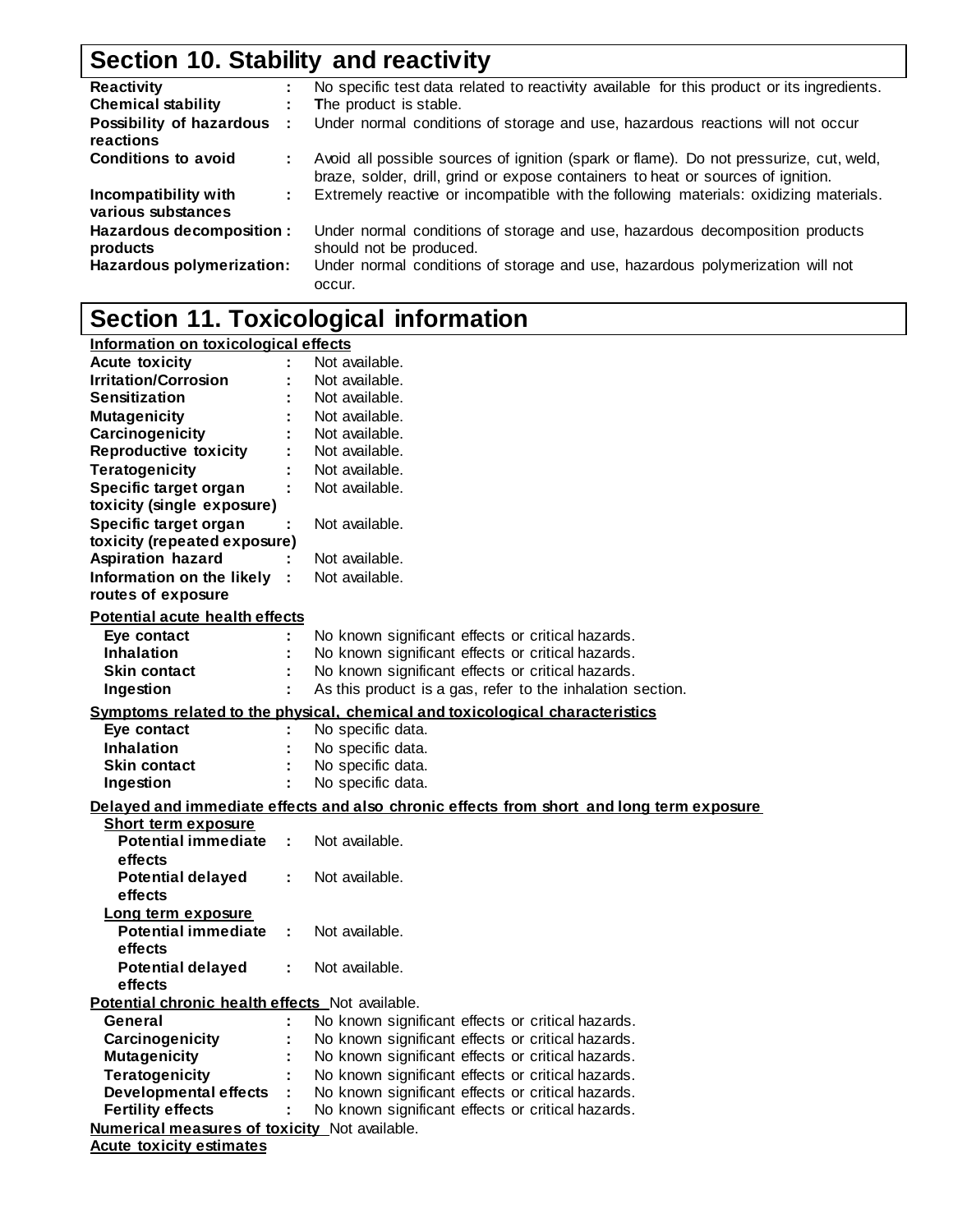## **Section 12. Ecological information**

| Not available.<br>٠        |            |                  |
|----------------------------|------------|------------------|
| Not available.<br>÷        |            |                  |
|                            |            |                  |
| Bio accumulative potential |            |                  |
| LogP ow                    | <b>BCF</b> | <b>Potential</b> |
| 1.09                       | ٠          | low              |
|                            |            |                  |
|                            |            |                  |
| Not available.<br>÷        |            |                  |
|                            |            |                  |

**Other adverse effects : No known significant effects or critical hazards.** 

### **Section 13. Disposal considerations**

| Disposal methods | The generation of waste should be avoided or minimized wherever possible.<br>Disposal of this product, solutions and any by-products should at all times comply<br>with the requirements of environmental protection and waste disposal legislation and<br>any regional local authority requirements. Dispose of surplus and non-recyclable<br>products via a licensed waste disposal contractor. Waste should not be disposed of<br>untreated to the sewer unless fully compliant with the requirements of all authorities<br>with jurisdiction. Empty Airgas-owned pressure vessels should be returned to<br>Airgas. Waste packaging should be recycled. Incineration or landfill should only be<br>considered when recycling is not feasible. This material and its container must be<br>disposed of in a safe way. Empty containers or liners may retain some product |
|------------------|---------------------------------------------------------------------------------------------------------------------------------------------------------------------------------------------------------------------------------------------------------------------------------------------------------------------------------------------------------------------------------------------------------------------------------------------------------------------------------------------------------------------------------------------------------------------------------------------------------------------------------------------------------------------------------------------------------------------------------------------------------------------------------------------------------------------------------------------------------------------------|
|                  | residues. Do not puncture or incinerate container.                                                                                                                                                                                                                                                                                                                                                                                                                                                                                                                                                                                                                                                                                                                                                                                                                        |

### **Section 14. Transport information**

|                                  | <b>DOT</b>                                                                                                                                                                                                               | <b>TDG</b>                                                                                                                                                                                                                                                         | <b>Mexico</b>  | <b>IMDG</b>    | <b>IATA</b>                                                                                                                                   |
|----------------------------------|--------------------------------------------------------------------------------------------------------------------------------------------------------------------------------------------------------------------------|--------------------------------------------------------------------------------------------------------------------------------------------------------------------------------------------------------------------------------------------------------------------|----------------|----------------|-----------------------------------------------------------------------------------------------------------------------------------------------|
| <b>UN number</b>                 | <b>UN1978</b>                                                                                                                                                                                                            | <b>UN1978</b>                                                                                                                                                                                                                                                      | <b>UN1978</b>  | <b>UN1978</b>  | <b>UN1978</b>                                                                                                                                 |
| <b>UN proper</b>                 | <b>PROPANE</b>                                                                                                                                                                                                           | <b>PROPANE</b>                                                                                                                                                                                                                                                     | <b>PROPANE</b> | <b>PROPANE</b> | <b>PROPANE</b>                                                                                                                                |
| shipping name                    |                                                                                                                                                                                                                          |                                                                                                                                                                                                                                                                    |                |                |                                                                                                                                               |
| <b>Transport</b>                 | 2.1                                                                                                                                                                                                                      | 2.1                                                                                                                                                                                                                                                                | 2.1            | 2.1            | 2.1                                                                                                                                           |
| hazard<br>class(es)              | જ<br>LAMMABLE GAS                                                                                                                                                                                                        |                                                                                                                                                                                                                                                                    |                |                |                                                                                                                                               |
| Packing group                    | $\blacksquare$                                                                                                                                                                                                           |                                                                                                                                                                                                                                                                    | $\blacksquare$ | $\blacksquare$ |                                                                                                                                               |
| Environment.                     | <b>No</b>                                                                                                                                                                                                                | No.                                                                                                                                                                                                                                                                | No.            | No.            | No.                                                                                                                                           |
| <b>Additional</b><br>information | Limited quantity<br>Yes.<br>Packaging<br>instruction<br>Passenger aircraft<br>Quantity limitation:<br>Forbidden.<br>Cargo aircraft<br>Quantity limitation:<br>150 kg<br><b>Special provisions</b><br>19, T <sub>50</sub> | <b>Explosive Limitand</b><br><b>Limited Quantity</b><br>Index<br>0.125<br><b>ERAP Index</b><br>3000<br><b>Passenger Carrying</b><br><b>Ship Index</b><br>65<br><b>Passenger Carrying</b><br>Road or Rail Index<br>Forbidden<br><b>Special provisions</b><br>29, 42 |                |                | <b>Passenger and</b><br>Cargo Aircraft<br>Quantity limitation: 0<br>Forbidden<br><b>Cargo Aircraft Only</b><br>Quantity limitation:<br>150 kg |

**"Refer to CFR 49 (or authority having jurisdiction) to determine the information required for shipment of the product."**

**Special precautions : Transport within user's premises:** always transport in closed containers that are **for user domain in the upright and secure. Ensure that persons transporting the product know what to do in** the event of an accident or spillage.

**Transport in bulk : Not available. According to Annex II of MARPOL 73/78 and the IBC Code**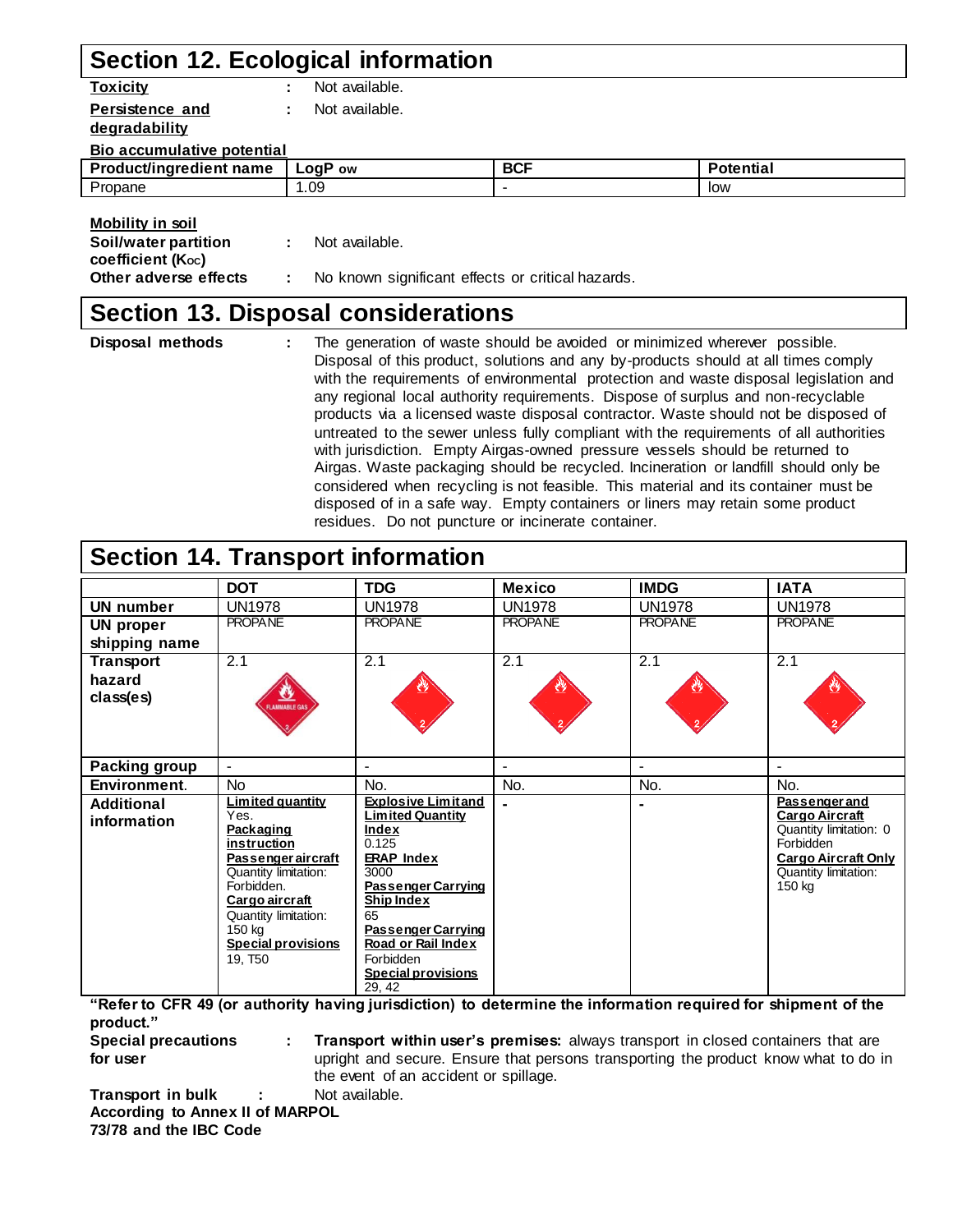## **Section 15. Regulatory information**

| U.S. Federal regulations :                                                                                   |     |                                               | TSCA 8(a) CDR Exempt/Partial exemption: Not determined<br>United States inventory (TSCA 8b): This material is listed or exempted.<br>Clean Air Act (CAA) 112 regulated flammable substances: propane |                 |                                                                                  |                                                        |  |
|--------------------------------------------------------------------------------------------------------------|-----|-----------------------------------------------|------------------------------------------------------------------------------------------------------------------------------------------------------------------------------------------------------|-----------------|----------------------------------------------------------------------------------|--------------------------------------------------------|--|
| <b>Clean Air Act Section 112:</b><br>(b) Hazardous Air<br><b>Pollutants (HAPs)</b>                           |     | Not listed                                    |                                                                                                                                                                                                      |                 |                                                                                  |                                                        |  |
| <b>Clean Air Act Section 602:</b><br><b>Class I Substances</b>                                               |     | Not listed                                    |                                                                                                                                                                                                      |                 |                                                                                  |                                                        |  |
| <b>Clean Air Act Section 602:</b><br><b>Class II Substances</b>                                              |     | Not listed<br>Not listed                      |                                                                                                                                                                                                      |                 |                                                                                  |                                                        |  |
| <b>DEA List I Chemicals</b><br>(Precursor Chemicals)<br><b>DEA List II Chemicals</b>                         |     | Not listed<br>÷.                              |                                                                                                                                                                                                      |                 |                                                                                  |                                                        |  |
| (Essential Chemicals)                                                                                        |     |                                               |                                                                                                                                                                                                      |                 |                                                                                  |                                                        |  |
| <b>SARA 302/304</b>                                                                                          |     |                                               |                                                                                                                                                                                                      |                 |                                                                                  |                                                        |  |
| No products were found.                                                                                      |     | <b>Composition/information on ingredients</b> |                                                                                                                                                                                                      |                 |                                                                                  |                                                        |  |
| <b>SARA 304 RQ</b>                                                                                           |     | Not applicable.<br>÷                          |                                                                                                                                                                                                      |                 |                                                                                  |                                                        |  |
| <b>SARA 311/312</b><br><b>Classification</b>                                                                 |     | Fire hazard<br>÷                              |                                                                                                                                                                                                      |                 |                                                                                  |                                                        |  |
|                                                                                                              |     |                                               | Sudden release of pressure                                                                                                                                                                           |                 |                                                                                  |                                                        |  |
| <b>Composition/information on ingredients</b>                                                                |     |                                               |                                                                                                                                                                                                      |                 |                                                                                  |                                                        |  |
| <b>Name</b>                                                                                                  | %   | <b>Fire</b><br>hazard                         | <b>Sudden</b><br>release of<br>pressure                                                                                                                                                              | <b>Reactive</b> | Immediate<br>(acute)<br>health hazard                                            | <b>Delayed</b><br>(chronic)<br><b>Health</b><br>hazard |  |
| Propane                                                                                                      | 100 | Yes                                           | Yes                                                                                                                                                                                                  | No.             | No.                                                                              | No.                                                    |  |
| <b>State regulations</b>                                                                                     |     |                                               |                                                                                                                                                                                                      |                 |                                                                                  |                                                        |  |
| <b>Massachusetts</b>                                                                                         |     | This material is listed.                      |                                                                                                                                                                                                      |                 |                                                                                  |                                                        |  |
| <b>New York</b>                                                                                              |     | This material is not listed.                  |                                                                                                                                                                                                      |                 |                                                                                  |                                                        |  |
| New Jersey                                                                                                   |     | This material is listed.                      |                                                                                                                                                                                                      |                 |                                                                                  |                                                        |  |
| Pennsylvania                                                                                                 |     | This material is listed.                      |                                                                                                                                                                                                      |                 |                                                                                  |                                                        |  |
| <b>Canada inventory</b>                                                                                      |     |                                               | This material is listed or exempted.                                                                                                                                                                 |                 |                                                                                  |                                                        |  |
| <b>International regulations</b>                                                                             |     |                                               |                                                                                                                                                                                                      |                 |                                                                                  |                                                        |  |
| <b>International lists</b>                                                                                   |     | t                                             | Australia inventory (AICS): This material is listed or exempted.<br>China inventory (IECSC): This material is listed or exempted.                                                                    |                 |                                                                                  |                                                        |  |
|                                                                                                              |     |                                               | Japan inventory: This material is listed or exempted.                                                                                                                                                |                 |                                                                                  |                                                        |  |
|                                                                                                              |     |                                               | Korea inventory: This material is listed or exempted.<br>Malaysia Inventory (EHS Register): Not determined.                                                                                          |                 |                                                                                  |                                                        |  |
|                                                                                                              |     |                                               | Philippines inventory (PICCS): This material is listed or exempted.<br>Taiwan inventory (CSNN): Not determined.                                                                                      |                 | New Zealand Inventory of Chemicals (NZIoC): This material is listed or exempted. |                                                        |  |
| <b>Chemical Weapons</b>                                                                                      |     | Not listed                                    |                                                                                                                                                                                                      |                 |                                                                                  |                                                        |  |
| <b>Convention List Schedule</b><br>I Chemicals                                                               |     |                                               |                                                                                                                                                                                                      |                 |                                                                                  |                                                        |  |
| <b>Chemical Weapons</b><br><b>Convention List Schedule</b><br><b>Il Chemicals</b><br><b>Chemical Weapons</b> |     | Not listed                                    |                                                                                                                                                                                                      |                 |                                                                                  |                                                        |  |
| <b>Convention List Schedule</b>                                                                              |     |                                               |                                                                                                                                                                                                      |                 |                                                                                  |                                                        |  |
| <b>III Chemicals</b><br>Canada                                                                               |     | Not listed<br>÷                               |                                                                                                                                                                                                      |                 |                                                                                  |                                                        |  |
| <b>WHMIS (Canada)</b>                                                                                        |     | Class A: Compressed gas.                      |                                                                                                                                                                                                      |                 |                                                                                  |                                                        |  |
|                                                                                                              |     | Class B-1: Flammable gas.                     |                                                                                                                                                                                                      |                 |                                                                                  |                                                        |  |
|                                                                                                              |     |                                               | <b>CEPA Toxic substances:</b> This material is not listed.                                                                                                                                           |                 |                                                                                  |                                                        |  |
|                                                                                                              |     |                                               | <b>Canadian ARET:</b> This material is not listed.                                                                                                                                                   |                 |                                                                                  |                                                        |  |
|                                                                                                              |     |                                               | <b>Canadian NPRI:</b> This material is listed.                                                                                                                                                       |                 |                                                                                  |                                                        |  |
|                                                                                                              |     |                                               | Alberta Designated Substances: This material is not listed.                                                                                                                                          |                 |                                                                                  |                                                        |  |
|                                                                                                              |     |                                               | Ontario Designated Substances: This material is not listed.                                                                                                                                          |                 |                                                                                  |                                                        |  |
|                                                                                                              |     |                                               | Quebec Designated Substances: This material is not listed.                                                                                                                                           |                 |                                                                                  |                                                        |  |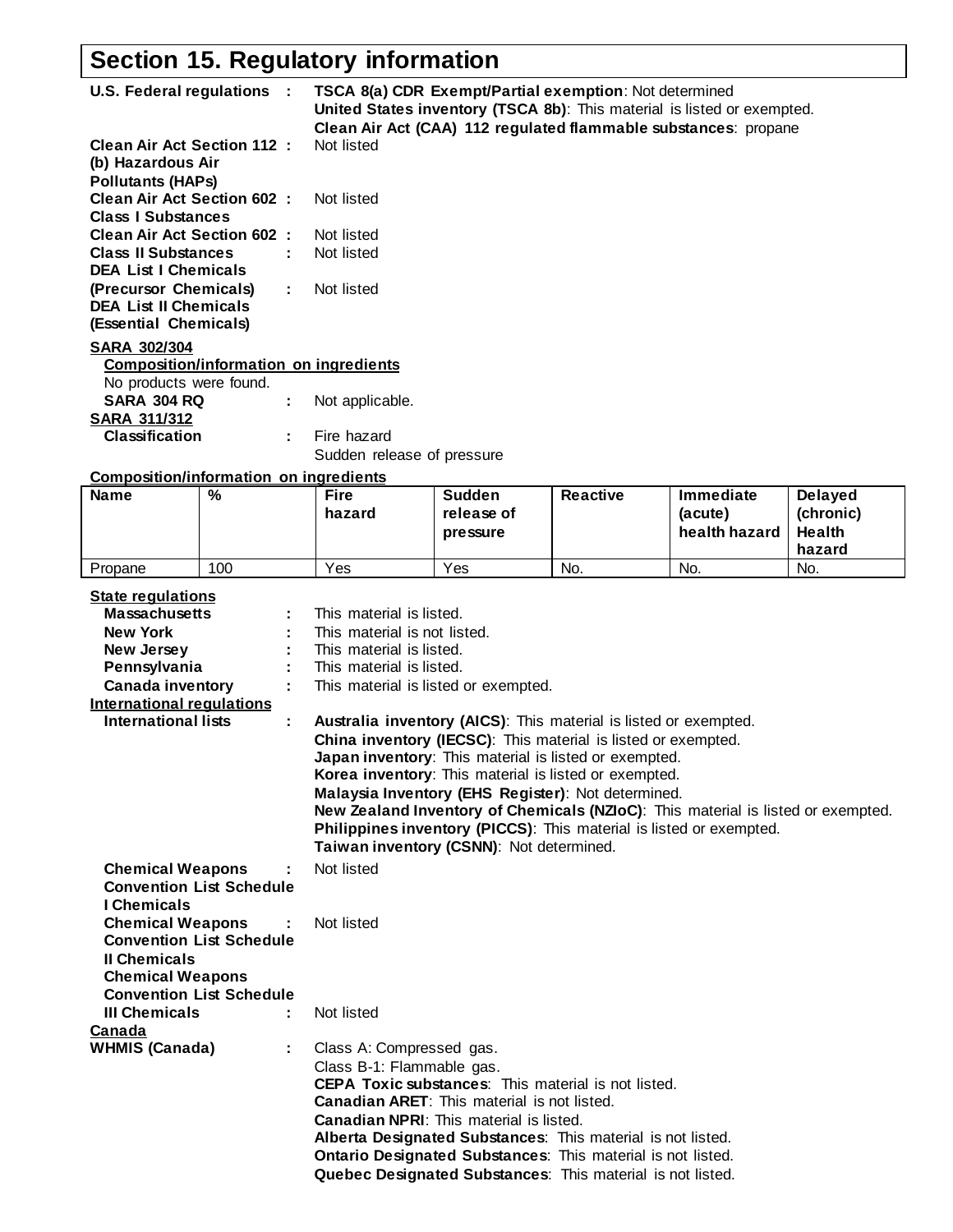### **Section 16. Other information**

**Canada Label : Class A: Compressed gas. requirements** Class B-1: Flammable gas.

#### **Hazardous Material Information System (U.S.A.)**

| Health                  |  |
|-------------------------|--|
| <b>Flammability</b>     |  |
| <b>Physical hazards</b> |  |
|                         |  |

**Caution: HMIS® ratings are based on a 0-4 rating scale, with 0 representing minimal hazards or risks, and 4 representing significant hazards or risks Although HMIS® ratings are not required on SDSs under 29 CFR 1910. 1200, the preparer may choose to provide them. HMIS® ratings are to be used with a fully implemented HMIS® program. HMIS® is a registered mark of the National Paint & Coatings Association (NPCA). HMIS® materials may be purchased exclusively from J. J. Keller (800) 327-6868.**

**The customer is responsible for determining the PPE code for this material.**

**National Fire Protection Association (U.S.A.)**



| <b>History</b>         |                                                                              |                                                                               |
|------------------------|------------------------------------------------------------------------------|-------------------------------------------------------------------------------|
| Date of printing       |                                                                              | : 10/16/2014.                                                                 |
| Date of issue/Date of  |                                                                              | : 6/30/2015.                                                                  |
| revision               |                                                                              |                                                                               |
| Date of previous issue | $\sim 10^7$                                                                  | 10/16/2014                                                                    |
| <b>Version</b>         |                                                                              |                                                                               |
| Key to abbreviations : |                                                                              | $ATE = Acute Toxicity Estimate$                                               |
|                        |                                                                              | <b>BCF</b> = Bioconcentration Factor                                          |
|                        |                                                                              | GHS = Globally Harmonized System of Classification and Labelling of Chemicals |
|                        |                                                                              | IATA = International Air Transport Association                                |
|                        |                                                                              | <b>IBC</b> = Intermediate Bulk Container                                      |
|                        |                                                                              | IMDG = International Maritime Dangerous Goods                                 |
|                        |                                                                              | LogPow = logarithm of the octanol/water partition coefficient                 |
|                        | MARPOL 73/78 = International Convention for the Prevention of Pollution From |                                                                               |
|                        |                                                                              | Ships,                                                                        |
|                        |                                                                              | 1973 as modified by the Protocol of 1978. ("Marpol" = marine pollution)       |
|                        |                                                                              | $UN = United NationsACGIH - American Conference of Governmental Industrial$   |
|                        |                                                                              | <b>Hygienists</b>                                                             |
|                        |                                                                              | AIHA - American Industrial Hygiene Association                                |
|                        |                                                                              | <b>CAS - Chemical Abstract Services</b>                                       |
|                        |                                                                              | CEPA - Canadian Environmental Protection Act                                  |
|                        |                                                                              | CERCLA - Comprehensive Environmental Response, Compensation, and Liability    |
|                        |                                                                              | Act                                                                           |
|                        |                                                                              | (EPA)                                                                         |
|                        |                                                                              | CFR - United States Code of Federal Regulations                               |
|                        |                                                                              | CPR - Controlled Products Regulations                                         |
|                        |                                                                              | DSL - Domestic Substances List                                                |
|                        |                                                                              | GWP - Global Warming Potential                                                |
|                        |                                                                              | IARC - International Agency for Research on Cancer                            |
|                        |                                                                              | ICAO - International Civil Aviation Organisation                              |
|                        |                                                                              | $Inh$ – Inhalation                                                            |
|                        |                                                                              | LC - Lethal concentration                                                     |
|                        |                                                                              | $LD - Let$ hal dosage                                                         |
|                        |                                                                              | NDSL - Non-Domestic Substances List                                           |
|                        |                                                                              | NIOSH - National Institute for Occupational Safety and Health                 |
|                        |                                                                              | TDG - Canadian Transportation of Dangerous Goods Act and Regulations          |
|                        |                                                                              |                                                                               |